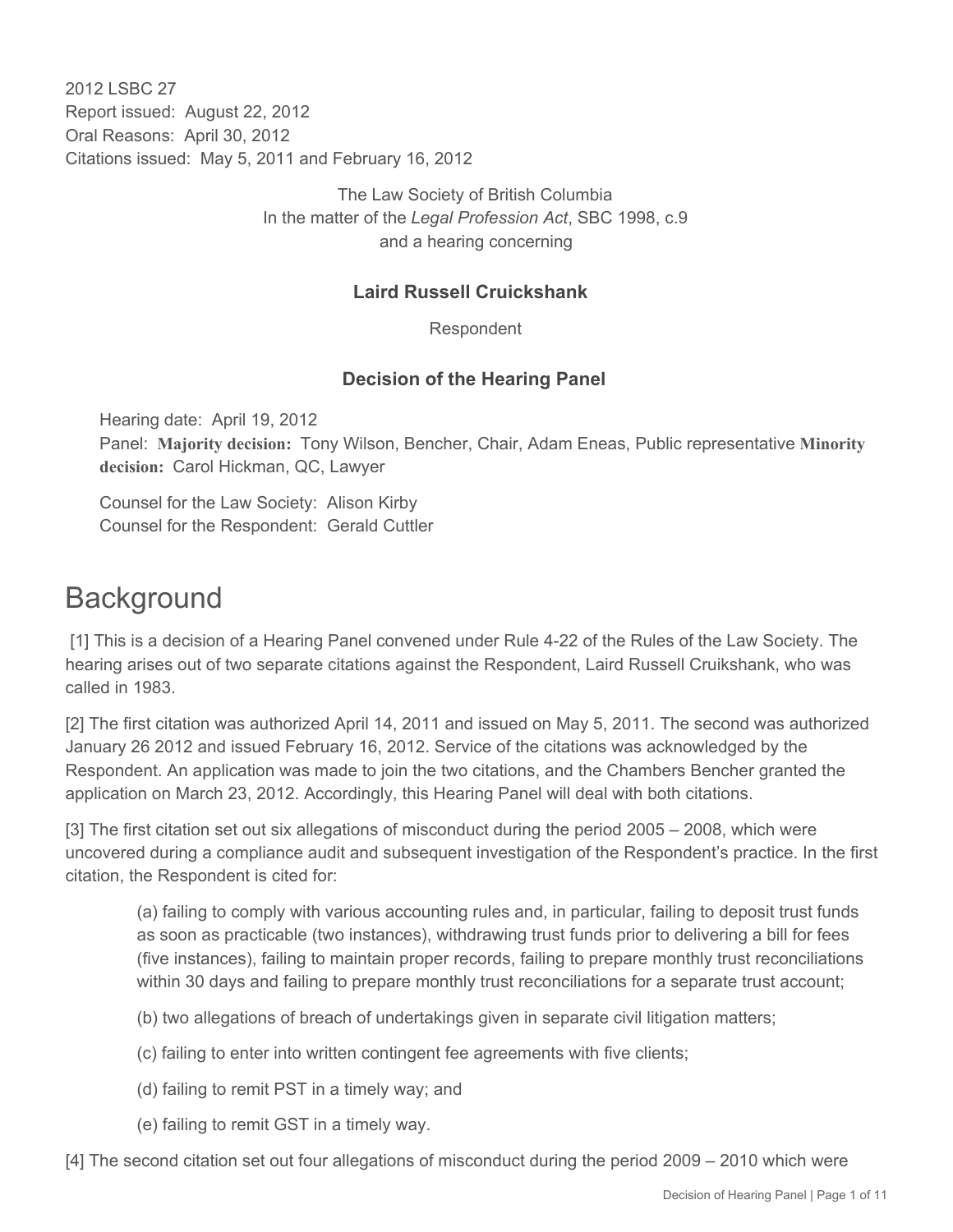self-reported on the Respondent's Annual Trust Report for the period ending April 30, 2010. In the second citation, the Respondent is cited for:

- (a) failing to remit PST in a timely way;
- (b) failing to remit GST in a timely way;
- (c) failing to remit employee source deductions; and

(d) failing to comply with various accounting rules and, in particular, withdrawing trust funds by way of unsigned trust cheques (four instances), withdrawing trust funds by way of improper electronic transfers (three instances), failing to immediately eliminate trust shortages (bank charges) and failing to immediately eliminate trust shortages (nine instances relating to client retainers).

[5] The Respondent made conditional admissions under Rule 4-22 to the above instances of a breach of the Law Society accounting Rules and also admitted to professional misconduct. Both the Respondent and the Law Society agreed, subject to the ruling of this Panel, to a proposed disciplinary action, which involved a one-month suspension and \$8,500 costs.

[6] On April 30, 2012, in the interest of providing a decision in a timely manner so that the Respondent could advise clients of his suspension and make other arrangements with his practice for the period of his suspension, the Law Society advised the Respondent that the Hearing Panel had accepted his proposal pursuant to Rule 4-22 including his admission and consent to disciplinary action noted above, with written reasons to come later.

[7] Panel member Carol Hickman, QC dissented from the majority opinion of Mr. Wilson and Mr. Eneas.

# **RELEVANT FACTS**

[8] The parties submitted an Agreed Statement of Facts in respect of each of the two citations. Both Agreed Statements of Facts are extensive, being 18 pages in length in respect of the first citation and 23 in respect of the second. Both append numerous documents. They deal with technical breaches of the accounting Rules and an inadvertent breach of an undertaking. However, the underlying facts can be summarized as follows:

1. Between 2005 and 2008 Mr. Cruickshank failed to comply with Part 3 of the Law Society Rules, in the following manner:

(a) on two occasions in 2005 and 2006, he received trust funds, but he did not deposit the funds in a pooled trust account as soon as practicable;

(b) he withdrew or authorized the withdrawal of trust funds in payment of his fees without first preparing a bill for those fees and/or immediately delivering the bill to the client;

(c) he did not record all funds received and disbursed in connection with his law practice by maintaining the records and/or did not retain all supporting documents for both trust and general accounts.

2. Between 2009 and 2010 Mr. Cruickshank failed to comply with Part 3 of the Law Society Rules, in the following manner:

(a) in four instances, he permitted the withdrawal of funds by trust cheques that were not signed by a practising lawyer;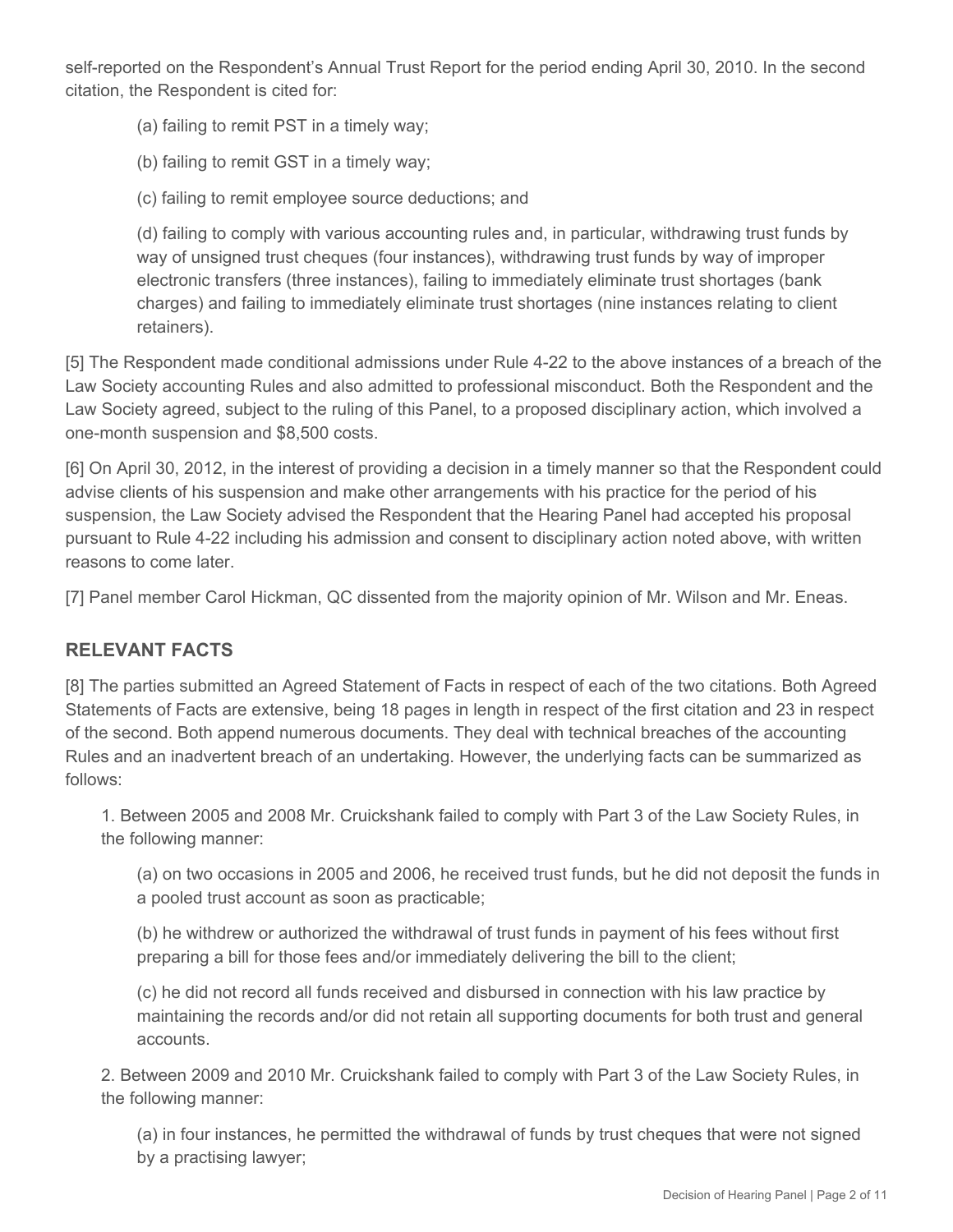(b) in three instances, he withdrew or authorized the withdrawal of funds from trust by electronic transfers;

(c) at various times in 2009 and 2010, he failed to immediately pay enough funds into his trust account to eliminate trust shortages caused by service charges, credit card discounts and bank errors;

(d) in 2009 and 2010, on approximately nine occasions, he received trust funds that were deposited to his general account causing trust shortages that he did not immediately eliminate.

3. Mr. Cruickshank did not prepare a monthly trust reconciliation for his pooled trust account within 30 days of the effective date of the reconciliation, in respect of some or all of November 2005, December 2005, April 2006, September 2006, October 2006, September 2007 and March 2008.

4. Mr. Cruickshank did not prepare a monthly trust reconciliation for the separate trust account within 30 days of the effective date of the reconciliation, in respect of some or all of the following months: April 2007, May 2007, December 2007, January 2008, February 2008, March 2008, May 2008, June 2008, July 2008, August 2008 and September 2008.

5. While acting for two different clients in 2007 and 2008, Mr. Cruickshank breached trust conditions or undertakings imposed on him by opposing counsel, by disbursing from trust in breach of the terms of the undertakings, the funds enclosed with a letter. In both cases, he disbursed trust funds forwarded to him in settlement prior to complying with his undertaking to return a signed release and, in one of the cases, prior to complying with his undertaking also to return an endorsed consent dismissal order.

6. On several occasions between approximately 2006 and 2008, Mr. Cruickshank entered into a contingency fee agreement with a client and received remuneration pursuant to such agreement, even though he had not entered into such an agreement in writing, and/or he did not provide the statements required in writing by the Rules.

7. At various times between 2004 and 2010 Mr. Cruickshank collected BC provincial sales tax as well as goods and services tax from his clients but failed to remit such taxes and interest to the provincial and federal governments in a timely way.

8. Between 2009 and 2010 Mr. Cruickshank deducted and collected funds to source deductions from wages owing to employees but failed to remit such funds and interest payable to Canada Revenue Agency in a timely way. Mr. Cuttler, counsel for the Respondent, highlighted the facts that the Respondent received no personal benefit and that he had no dishonest intent and was not guilty of deceit in respect of the conduct referred to in the citations. He submitted that the Respondent was a poor administrator of the business side of his practice, and was taking steps to remedy that by complying with accounting rules the Law Society requires of its members. The Respondent had also hired a bookkeeper experienced in law firm accounting practices.

# **RULE 4-22**

[9] The purpose of Rule 4-22 is to permit a member of the Law Society to make admissions of disciplinary violations on the condition that he or she would receive a specified disciplinary action. If the Discipline Committee accepts the lawyer's proposal, discipline counsel is instructed to recommend to the hearing panel that it be accepted.

[10] The hearing panel may only accept or reject the proposal. It may not substitute a different adverse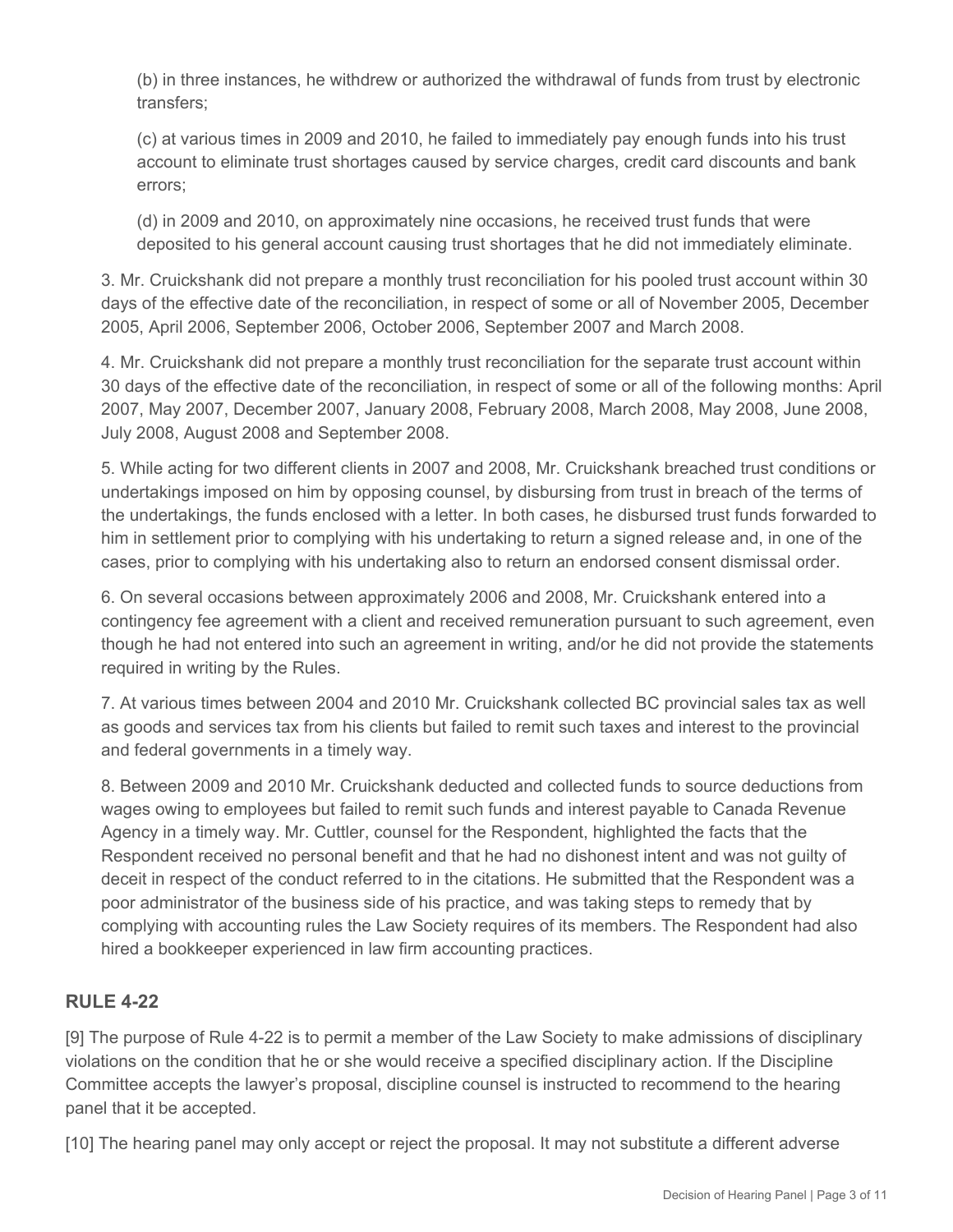determination or disciplinary action than the one proposed by the Respondent and agreed to by the Discipline Committee.

[11] In considering whether to accept the proposal, the hearing panel must be satisfied that:

(a) the proposed admissions on the substantive matter are appropriate, and

(b) the proposed disciplinary action is within the range of a fair and reasonable disciplinary action in all the circumstances.

[12] In this case, the Respondent admitted all of the underlying facts set out in the Agreed Statement of Facts in support of the allegations in the citations. He admitted that he acted in breach of the Law Society Rules by committing the disciplinary violations and that he had committed professional misconduct.

[13] The Respondent consented to:

- (a) a suspension from the practice of law for one month, commencing on May 15, 2012; and
- (b) costs in the amount of \$8,500, payable by April 30, 2013.

[14] The Respondent expressly acknowledged that publication of the circumstances summarizing these admissions would be made pursuant to Rule 4-38 and that such publication would identify the Respondent.

[15] The Agreed Statements of Facts, summarized above, explained the circumstances surrounding the breach of accounting rules, the facts that gave rise to the breach of undertakings and other incidents of professional misconduct specified in the citations. The Agreed Statements of Facts also indicated the steps the Respondent had taken to alleviate what could only be called horrendously sloppy bookkeeping, accounting and law firm management practices that fell far beneath the standard expected by the Law Society of its members.

[16] The Respondent, it should be noted, fully co operated with the Law Society in respect of its investigations.

[17] In light of these admissions it is for this Panel to accept or reject the proposed disciplinary action. The Panel cannot modify the proposed disciplinary action.

# **DECISION OF THE MAJORITY**

[18] The Discipline Committee accepted the Respondent's conditional admissions and proposal pursuant to Rule 4-22 with respect to both citations.

[19] The majority determined that the proposed admissions on the substantial matters were appropriate. The Respondent admitted to the Rules breach and the incidents of professional misconduct. In addition, he had taken steps in his practice to alleviate management and accounting deficiencies in the future.

[20] As for the disciplinary action, there was a legitimate question as to whether a one-month suspension was an appropriate outcome in these circumstances. But the majority, comprising Mr. Wilson and Mr. Eneas, accepted the proposed disciplinary action of a one-month suspension and costs of \$8,500.

[21] The Agreed Statement of Facts shows that the Respondent was profoundly sloppy in the management of the financial and accounting side of his law practice. These are serious breaches of Law Society accounting rules and other rules occurring over an extended period of time. The facts also show that the Respondent breached undertakings in two instances by disbursing trust funds forwarded to him in settlement prior to complying with his undertaking to return a signed release and, in one of the cases, prior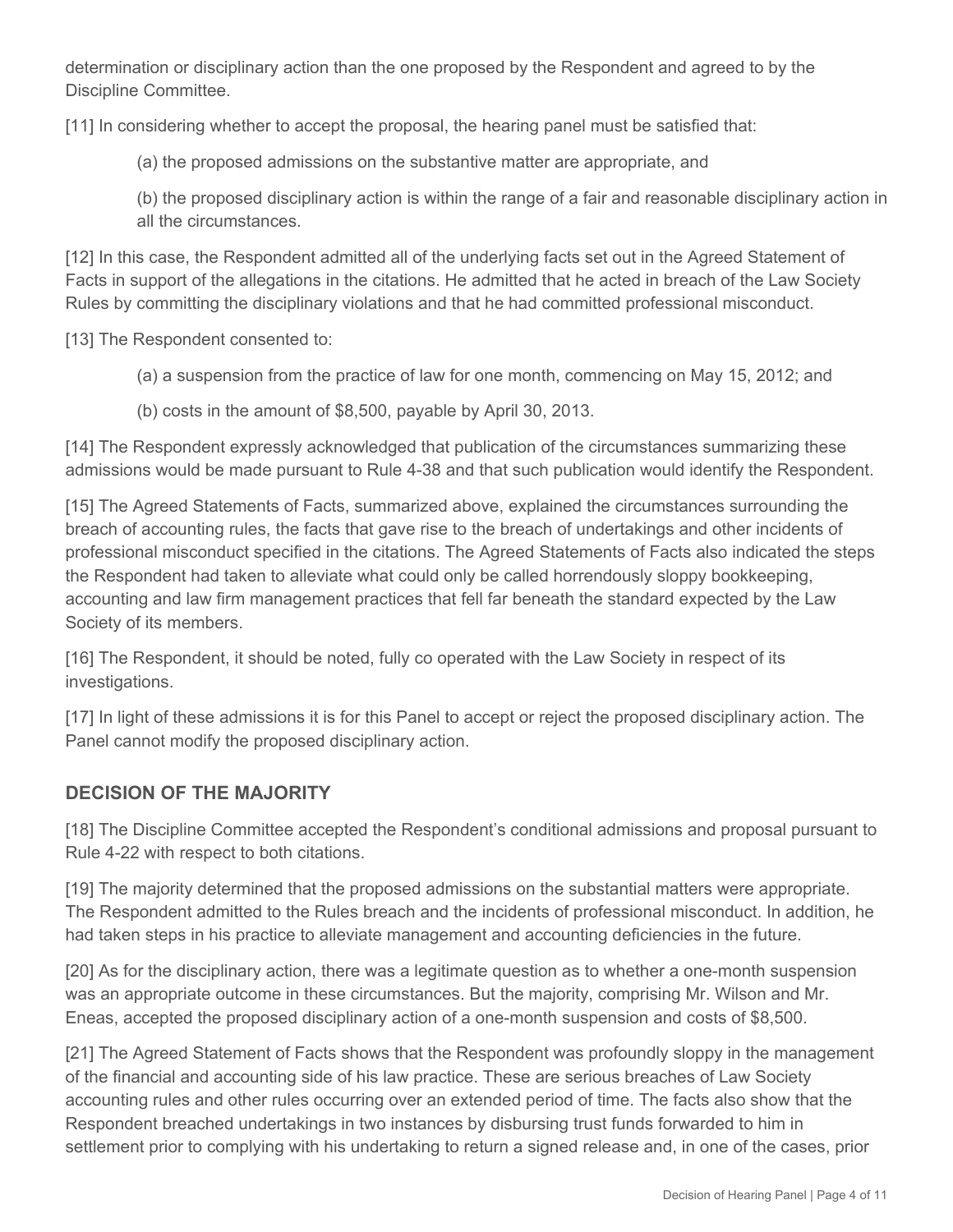to complying with his undertaking also to return an endorsed consent dismissal order.

[22] But what is noticeably absent is any malice or deception by the Respondent, nor was there any profiting by him in respect of any of the violations. For example, he had problems with respect to retainers being paid for by charge card. Because he did not maintain a float in his trust account to deal with charge card service fees, those fees were deducted from the trust account, leading to shortfalls. It was very sloppy accounting practices and not anticipating that service charges would be taken out of his trust account instead of his general account. But he did not profit from this.

[23] Indeed, although the misconduct amounted to numerous breaches over a period of five years, the majority of the misconduct was caused by the Respondent paying little or no attention to the administrative side of his practice. The Law Society found no evidence of widespread or systematic failure to comply with the accounting rules when the Respondent was investigated. There was no evidence of any harm to clients. Indeed, there were no letters of complaint from any client. He did not gain any financial advantage from his conduct.

[24] During the period of the infractions between 2005 and 2010, the Respondent relied on one or more office managers who were unfamiliar with Law Society trust accounting practices and procedures. Clearly, this is no excuse. But it explains, in part, why he is in the position in which he now finds himself, and is an instructive lesson to all lawyers that they must ensure their professional staff is qualified and capable of performing the duties and responsibilities expected of members of the Law Society.

[25] The submission of the Respondent's counsel is that the Respondent is now utilizing the services of an experienced bookkeeper who has worked with numerous lawyers and who is familiar with trust accounting for lawyers. This individual is now overseeing the Respondent's trust and accounting functions and has been authorized by the Respondent to fully cooperate with the Law Society to ensure ongoing compliance. Moreover, in February 2011, the Respondent took and completed the Law Society's Trust Accounting course.

#### **PRIOR DISCIPLINE HISTORY**

[26] Since he was called to the bar in 1983, the Respondent has had numerous dealings with the Law Society including:

(a) A Conduct Review in 1987 arising out of his conduct during a criminal trial where the presiding judge complained about the Respondent's inadequate research, inappropriate court conduct, lateness and the unnecessary obtaining of adjournments;

(b) A Conduct Review in 1995 with respect to the Respondent's conduct respecting the breach of an undertaking to pay another lawyer's disbursements within 21 days after the transfer of a file and failing to respond to communications from that other lawyer;

(c) A Conduct Review, also in 1995, with respect to the Respondent's dealings in an acrimonious custody and access matter during which he lost his temper in a verbal exchange with the unrepresented husband;

(d) A citation issued in September 1994 with respect to the Respondent being involved in a motor vehicle accident while intoxicated. The Respondent allowed his client to mislead the police by claiming that the client was driving the motor vehicle and not Mr. Cruickshank. He admitted the professional misconduct and was fined \$6,000

[27] The Respondent admitted to having had a drinking problem many years ago and said that he no longer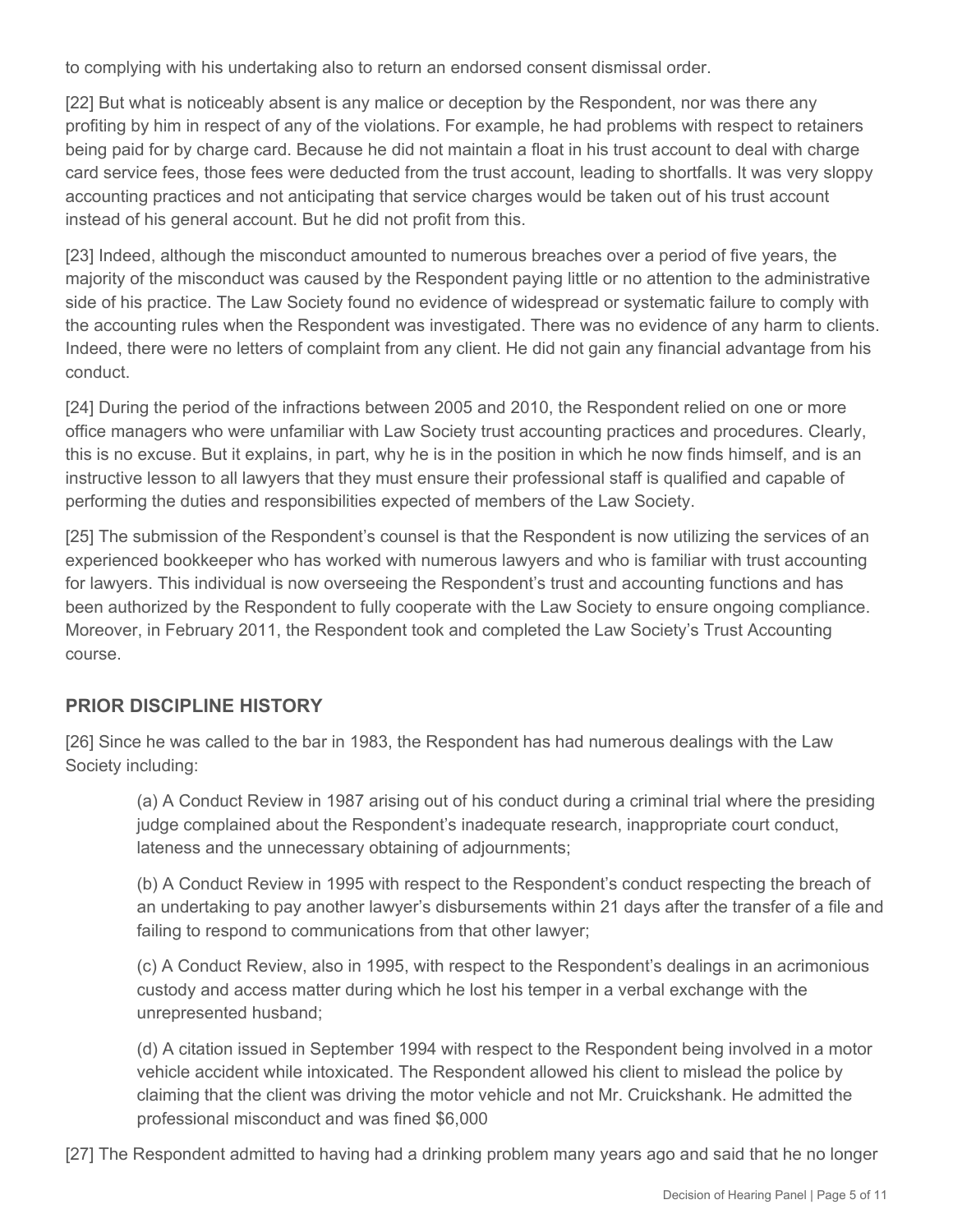#### **LAW**

[28] Counsel for the Law Society referred to a number of cases, including *Law Society of BC v. Ogilvie*, [1999] LSBC 17, which sets out the following factors that should be considered by a Hearing Panel:

- (a) the nature and gravity of the conduct proven;
- (b) the age and experience of the Respondent;
- (c) the previous character of the Respondent, including details of prior discipline;
- (d) the impact upon the victim;
- (e) the advantage gained, or to be gained, by the Respondent;
- (f) the number of times the offending conduct occurred;

(g) whether the Respondent has acknowledged the misconduct and taken steps to disclose and redress the wrong and the presence or absence of other mitigating circumstances;

- (h) the possibility of remediating or rehabilitating the Respondent;
- (i) the impact on the Respondent of criminal or other sanctions or penalties;
- (j) the impact of the proposed penalty on the Respondent;
- (k) the need for specific and general deterrence;
- (l) the need to ensure the public's confidence in the integrity of the profession; and
- (m) the range of penalties imposed in similar cases.

[29] In the Respondent's case, factors in support of a suspension included:

- (a) there were multiple instances of misconduct;
- (b) the misconduct occurred over a five-year period;

(c) the Respondent did not adequately address his accounting problems until May 2011 when he hired a qualified bookkeeper;

(d) the various instances of misconduct involved his failure to comply with his obligations to the Law Society, his obligations to his clients and his obligations to other lawyers, all of which indicate a common theme of inattentiveness, and indeed sloppiness, in relation to the requirements of practice;

(e) the importance of undertakings to the legal profession (Law Society of BC v. Heringa, 2004 BCCA 97); and

(f) his prior discipline history and, in particular, the fact that he has a previous conduct review for a breach of undertaking.

[30] However, factors suggesting the appropriateness of a one month suspension rather than a longer period of suspension are:

(a) the lack of any element of dishonesty by the Respondent;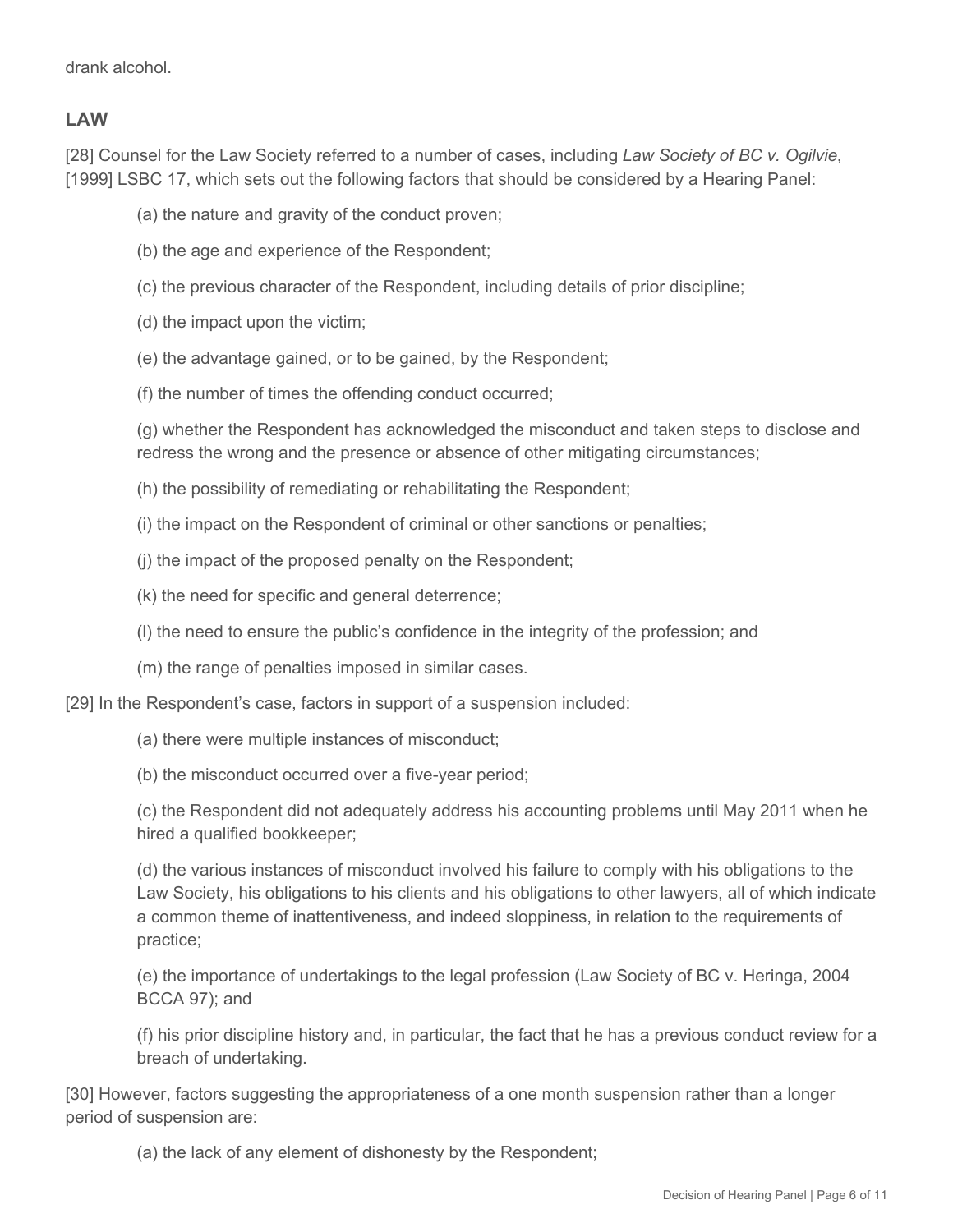(b) the fact that some of the misconduct was self-reported;

(c) the improvements made by the Respondent to his accounting practices; and

(d) the lack of current disciplinary decisions that would support a longer suspension in these circumstances.

[31] The Respondent admits to breaching Law Society accounting Rules, and professional misconduct respecting his:

- (a) failure to eliminate trust shortages;
- (b) breaches of undertakings;
- (c) failure to enter into written contingency fee agreements;
- (d) failure to remit PST, GST and employee source deductions.

[32] With respect to the importance of undertakings, although the breaches were inadvertent and the Respondent did not personally gain from the breaches, the Court of Appeal commented on undertakings in *Law Society of BC v. Heringa*, 2004 BCCA 97 and quoted the hearing panel at paras. [37] and [38]:

> [37] Undertakings are not a matter of convenience to be fulfilled when the time or circumstances suit the person providing the undertaking; on the contrary, undertakings are the most solemn of promises provided by one lawyer to another and must be accorded the most urgent and diligent attention possible in all of the circumstances.

[38] The trust and confidence vested in lawyer's undertakings will be eroded in circumstances where a cavalier approach to the fulfillment of undertaking obligations is permitted to endure. Reliance on undertakings is fundamental to the practice of law and it follows that serious and diligent efforts to meet all undertakings will be an essential ingredient in maintaining the public credibility and trust in lawyers.

[33] With respect to the issue of professional misconduct, which is admitted, the test for professional misconduct was established in *Law Society of BC v. Martin*, 2005 LSBC 16 at paragraph [171] as:

… whether the facts as made out disclose a marked departure from that conduct the Law Society expects of its members; if so, it is professional misconduct.

[34] In *Martin*, the panel observed that a finding of professional misconduct did not require behaviour that was disgraceful or dishonourable. The conduct could be negligent. The panel concluded at paragraph [154]:

… The real question to be determined is essentially whether the Respondent's behaviour displays culpability which is grounded in a fundamental degree of fault, that is whether it displays gross culpable neglect of his duties as a lawyer.

[35] What is an "appropriate penalty" is discussed in *Law Society of BC v. Rai*, 2011 LSBC 02. In that case, the respondent was part of a scheme designed by a realtor to obtain mortgage proceeds under false pretenses, and the respondent facilitated mortgage fraud, although not knowingly. The respondent failed to make any inquiries to assess the bona fides of the mortgage transactions or of his clients, who were not at arm's length with the realtor. The respondent also failed to recognize the fraudulent nature of the scheme, notwithstanding the many red flags raised by the characteristics of the real estate transactions. The panel in Rai acknowledged the three-month suspension proposed by the respondent and the Law Society fell at the lower end of the range of sanctions imposed in similar cases as a fair and reasonable penalty. But the panel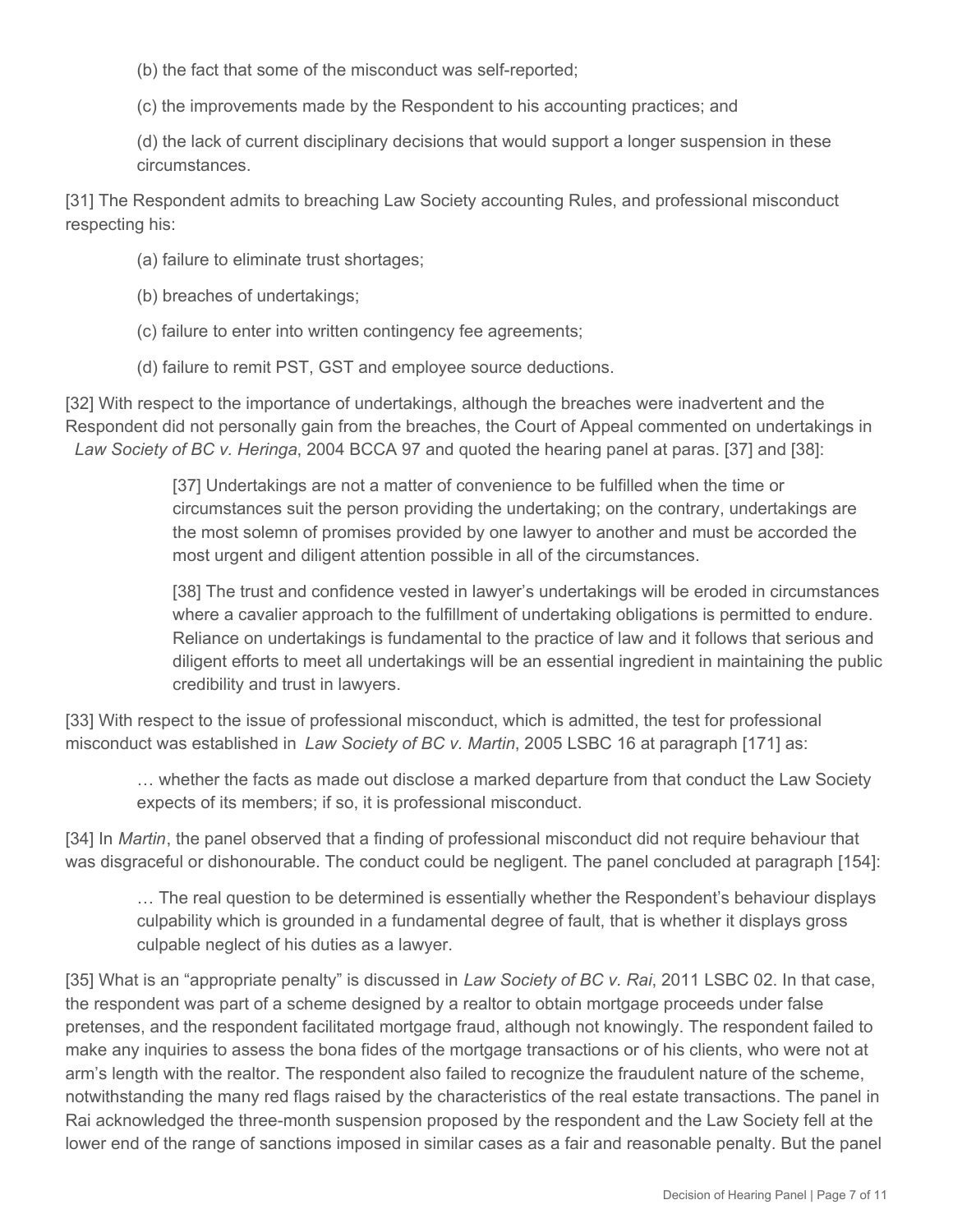had observations on the purpose of Rule 4-22 and what a fair and reasonable penalty is:

[6] … Rule 4-22 of the Law Society Rules … allows for the Discipline Committee of the Law Society and the Respondent to agree that professional misconduct took place and agree to a specific disciplinary action, including costs. This provision is to facilitate settlements, by providing a degree of certainty. However, the conditional admission provisions have a safeguard. The proposed admission and disciplinary action do not take effect until they are "accepted" by a hearing panel.

[7] This provision exists to protect the public. The Panel must be satisfied that the proposed admission on the substantive matter is appropriate. In most cases, this will not be a problem. The Panel must also be satisfied that the proposed disciplinary action is "acceptable". What does that mean? This Panel believes that a disciplinary action is acceptable if it is within the range of a fair and reasonable disciplinary action in all the circumstances. The Panel thus has a limited role. The question the Panel has to ask itself is, not whether it would have imposed exactly the same disciplinary action, but rather, "Is the proposed disciplinary action within the range of a fair and reasonable disciplinary action?"

[8] This approach allows the Discipline Committee of the Law Society and the Respondent to craft creative and fair settlements. At the same time, it protects the public by ensuring that the proposed disciplinary action is within the range of fair and reasonable disciplinary actions. In other words, a degree of deference should be given to the parties to craft a disciplinary action. However, if the disciplinary action is outside of the range of what is fair and reasonable in all the circumstances, then the Panel should reject the proposed disciplinary action in the public interest.

[36] So for this Panel, it is not what disciplinary action we might otherwise wish to order. We must consider other cases of a similar nature to assess whether the proposed disciplinary action is within the range of a fair and reasonable disciplinary action in all the circumstances.

[37] Although each of the separate allegations of misconduct (including the breaches of undertakings) set out in the two citations against the Respondent would, if assessed separately, attract a small to medium fine, the Panel agrees with counsel for the Law Society that, when considering the appropriate disciplinary action, the appropriate and usual approach is to make this assessment on a "global" basis taking into account the nature of all the misconduct as set out in the factual material. This is the standard approach taken by hearing panels ( *Law Society of BC v. Gellert*, 2005 LSBC 15).

[38] In *Law Society of BC v. Smith*, 2004 LSBC 29, the respondent failed to prepare and maintain monthly trust reconciliations in the form and within the time required by the Law Society Rules; failed to maintain trust accounting records necessary to enable the Law Society to properly evaluate the circumstances surrounding trust shortages; having had a trust shortfall in his trust account, contrary to Law Society Rules; not immediately paying enough funds into the accounts to eliminate the shortfall; and not immediately reporting the shortfall to the Law Society. It was another case of sloppy bookkeeping and accounting, although not as extensive as the circumstances giving rise to Mr. Cruikshank's citations. Mr. Smith was required to pay a fine of \$2,000 and costs of \$7,500 and was referred to the Practice Standards Committee to satisfy such remedial programs that Committee considered necessary. There was no suspension in the Smith case.

[39] Under *Smith*, a breach of the Law Society Rules does not in itself constitute professional misconduct. A breach of the Act or the Rules that constitutes a Rules breach rather than professional misconduct is one where the conduct, while not resulting in any loss to a client or done with any dishonest intent, is not an insignificant breach of the Rules and arises from the member paying little attention to the administrative side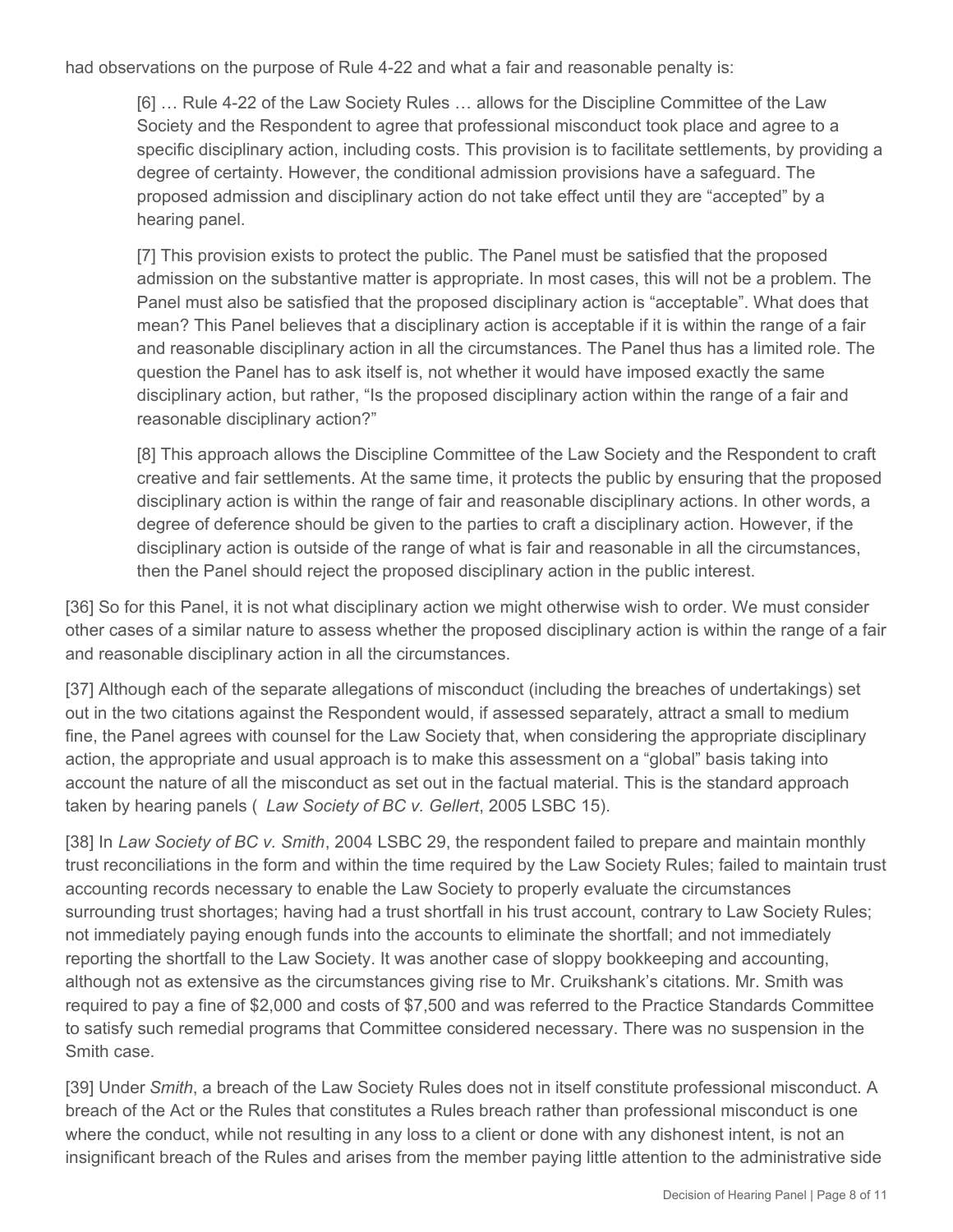of practice.

[40] In *Law Society of BC v. Lyons*, 2008 LSBC 09, a citation was issued against the respondent for accepting cash in the amount of \$7,500 in contravention of Rule 3 51 which is known as the "no-cash rule"; the respondent breached the rule four times over a period of nine months and made conscious decisions not to abide by the clear wording of the Rule, deliberately living with the risks of breaching it. That panel accepted the respondent's admission of misconduct. No suspension was ordered by the panel.

[41] A one month suspension, in the majority's view, is within the range of a fair and reasonable disciplinary action in all the circumstances of this case.

# **COSTS**

[42] An order for costs in the amount of \$8,500 was proposed by the Respondent and accepted by the Law Society, subject to the determination of this Panel. A table of costs in other proceedings was submitted to the Panel.

[43] The Panel determines that the costs agreed to are reasonable, having regard to the factors set out in Law Society of BC v. Racette, 2006 LSBC 29 at paragraphs [13] and [14]. Those factors are:

- (a) the seriousness of the offence;
- (b) the financial circumstances of the Respondent;
- (c) the total effect of the penalty, including possible fines and/or suspensions; and

(d) the extent to which the conduct of each of the parties has resulted in costs accumulating, or conversely, being saved.

#### **ORDER**

[44] The Panel orders that the Respondent:

- 1. Be suspended from practice for one month, beginning May 15, 2012.
- 2. Pay costs in the amount of \$8,500 on or before April 30, 2013.

[45] The Panel instructs the Executive Director to record the Respondent's admission on his professional conduct record.

[46] We thank counsel for their preparation of the Agreed Statements of Facts, and their submissions.

# **MINORITY DECISION OF CAROL HICKMAN, QC**

# **Background**

[47] I agree with the background and facts as stated by the majority.

[48] It is important to note that the misconduct relating to the first citation resulted from a compliance audit and related to incidents from 2004 to 2008.

[49] The misconduct relating to the second citation was self-reported by the Respondent in his Annual Trust Report and related to incidents from 2009 and 2010.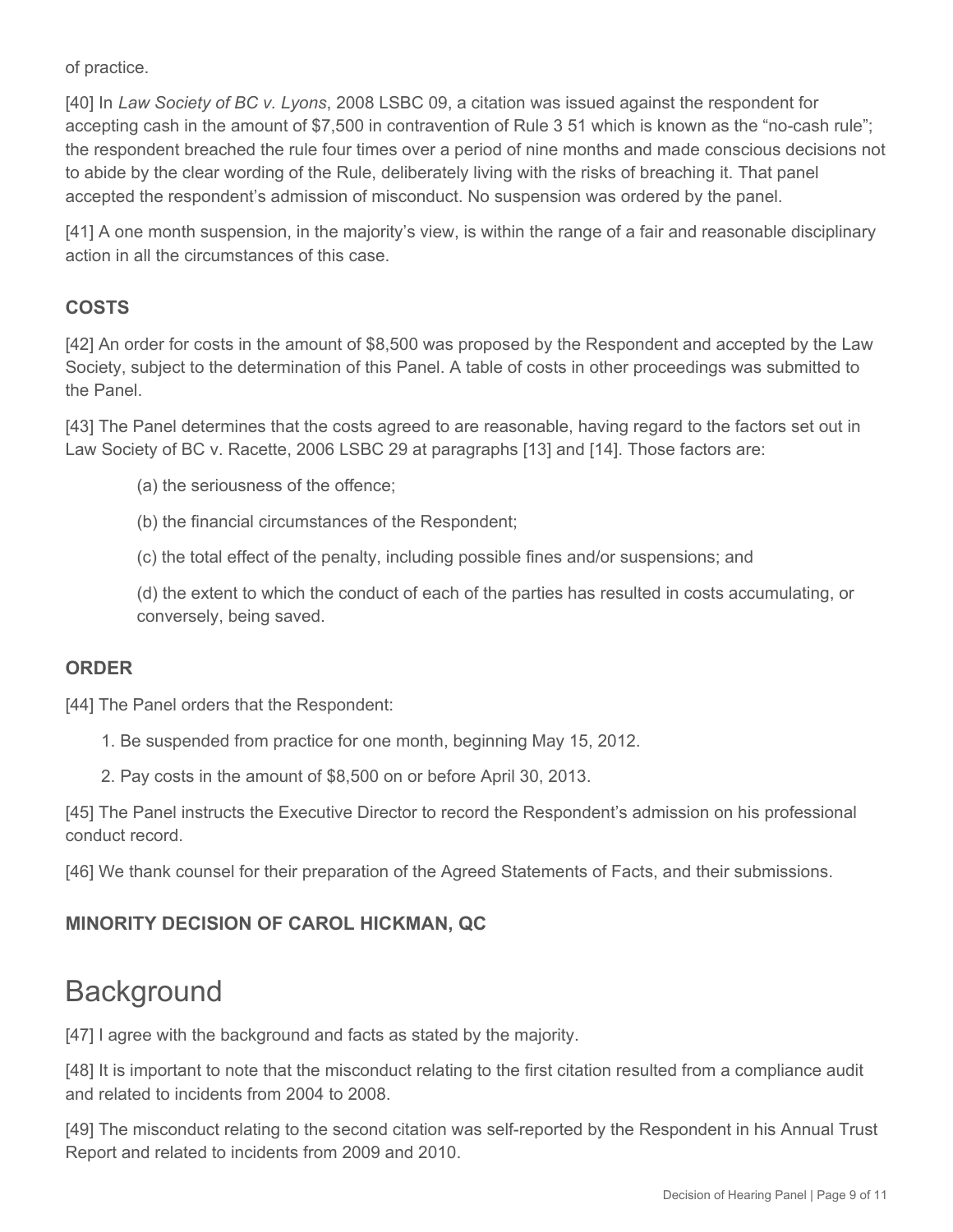[50] I accept the submissions of both counsel that there was no malice or personal gain for the Respondent. Further, it is acknowledged that the Respondent has been cooperative with the Law Society and admitted the errors.

[51] However, I disagree with the majority as to the characterization of the misconduct. I do not accept that the Respondent's behaviour can simply be characterized as "profoundly sloppy". These incidents do not relate to a few isolated incidents that occur over a short period of time. They span over a period of five years and occur on a repeated basis.

[52] The first citation refers to six allegations of misconduct. It is important to note that each allegation occurred on more than one occasion. Specifically:

- (a) failure to deposit trust funds occurred on two occasions;
- (b) withdrawal of trust funds prior to delivery of an account occurred on five occasions;
- (c) breach of undertaking occurred on two occasions;
- (d) failure to enter into a written contingency fee agreement occurred on five occasions;
- (e) failure to prepare monthly trust reconciliations occurred on 18 occasions;
- (f) failure to remit PST in a timely fashion occurred on 13 occasions;
- (g) failure to remit GST in a timely fashion occurred on at least 15 occasions.

[53] What is even more disturbing is that a Compliance Audit was prepared as part of the first investigation. The Law Society wrote to the Respondent on several occasions throughout 2008, so he should have been well aware of the mistakes he was making by 2008. Despite this, the Respondent continued this behaviour throughout 2009 and 2010, which resulted in the second citation.

[54] The second citation refers to four allegations of misconduct; however again these allegations occurred on more than one occasion, as follows:

- (a) failure to remit PST in a timely fashion occurred on over 15 occasions;
- (b) failure to remit GST/HST in a timely fashion occurred on at least five occasions;
- (c) failure to remit employee source deductions occurred on at least five occasions;
- (d) failure to sign trust cheques occurred on four occasions;
- (e) failure to sign electronic trust transfer occurred on three occasions;

(f) there were over 15 occasions that the Respondent had shortages in his trust account due to credit card charges;

(g) on nine occasions the Respondent failed to deposit trust funds into his trust account as soon as practicable resulting in trust shortages.

[55] Further, as indicated by the majority, the Respondent has had a number of previous dealings with the Law Society. These are set out in the decision of the majority.

#### **LAW**

[56] The law relating to a Rule 4-22 admission is set out in the decision of *Law Society of BC v. Rai*, 2011